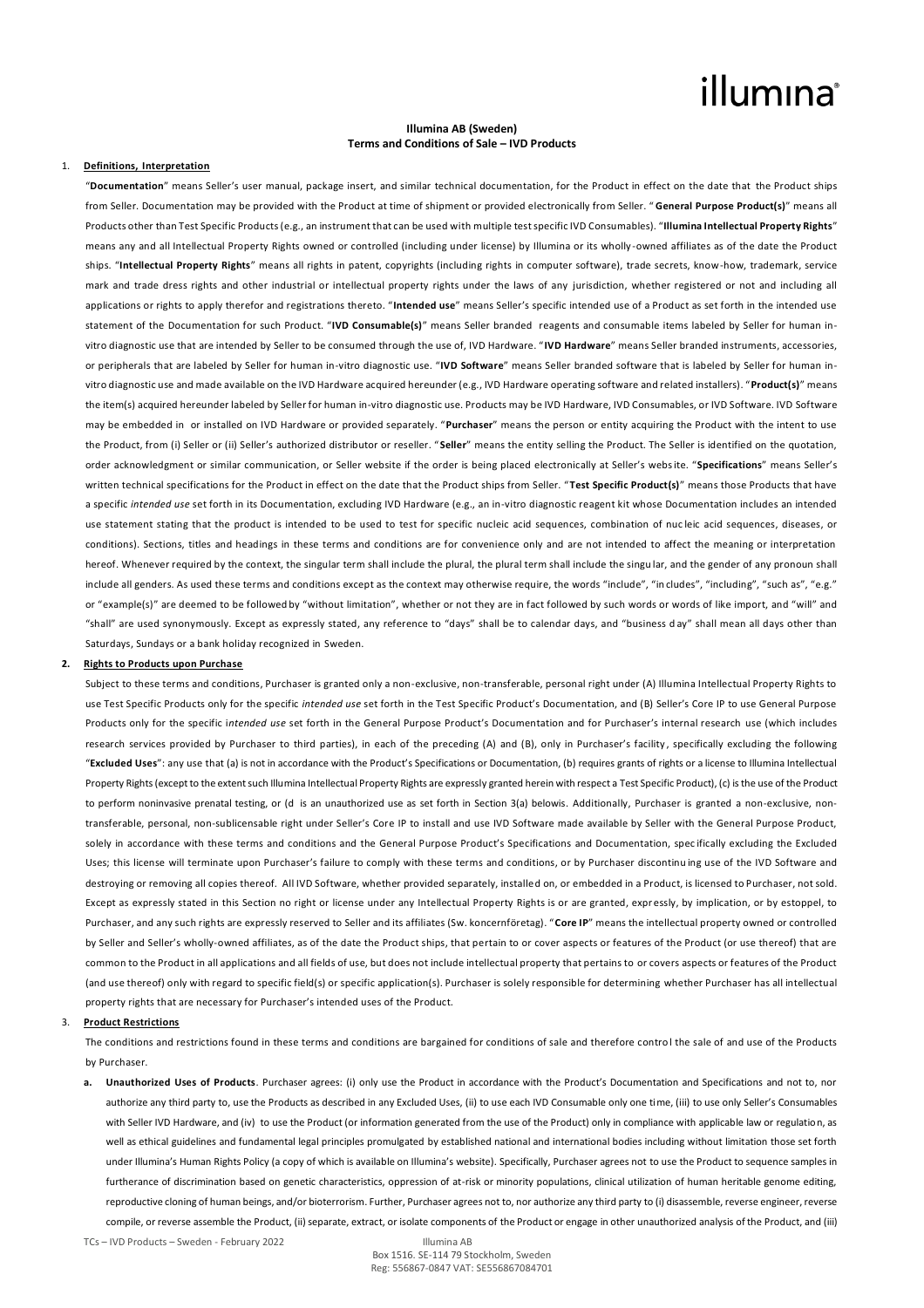gain access to or determine the methods of operation of the Product. Purchaser and any user of the Products shall comply with this Section 3. Purchaser shall notify Seller of any suspected or actual breach of this section, or of any disappearance, theft, or confiscation of Products promptly, but no later than 15 days following knowledge of the applicable incident. Purchaser shall provide Seller with reasonable access to confirm Purchaser's compliance with the requirements in (iv). Seller reserves the right to discontinue sales of IVD Consumables or servicing of IVD Hardware in the event Purchaser does not comply with this Section 3(a)(iv).

- **b. Software License Restrictions.** Purchaser acknowledges that software may be subject to additional terms and conditions. Purchaser may not use, copy, modify, create derivative works of, reverse engineer, decompile, disassemble, distribute, sell, assign, pledge, sublicense, lease, lo an, rent, timeshare or otherwise transfer the IVD Software, nor permit any other party to do any of the foregoing. Purchaser may not remove from the IVD Software, or alter, any of the trademarks, trade names, logos, patent or copyright notices or markings, or add any other notices or markings to the IVD Soft ware. Purchaser may not (and may not attempt to) defeat, avoid, by-pass, remove, deactivate or otherwise circumvent any protection mechanisms in the IVD Software including without limitation any such mechanism used to restrict or control the functionality of the IVD Software.
- **c. Third Party Code.** To the extent third party code is included in IVD Software and any term or condition of a third party license applicable to such third party code directly conflicts with the terms and conditions set forth herein, the applicable term(s) or condition(s) of that third party license will be applicable only to that third party code and only to the extent necessary to remove the conflict.

# **4. Regulatory.**

Illumina intends that its products be used only in a lawful and ethical manner. Purchaser agrees to comply with all applicabl e laws, regulations, and ethical guidelines promulgated by established national and international ethical bodies when using, maintaining, and disposing of the Product and the information generated from the use of the Product. Purchaser shall obtain and maintain all necessary licenses and consents and agrees to comply with al l applicable laws and regulations when using, maintaining, and disposing of Product.

## **5. Limited Liability**

TO THE EXTENT PERMITTED BY LAW, IN NO EVENT SHALL SELLER OR ITS SUPPLIERS BE LIABLE TO PURCHASER OR ANY THIRD PARTY FOR COSTS OF PROCUREMENT OF SUBSTITUTE PRODUCTS OR SERVICES, LOST PROFITS, DATA OR BUSINESS, OR FOR ANY INDIRECT, SPECIAL, INCIDENTAL, EXEMPLARY, CONSEQUENTIAL, OR PUNITIVE DAMAGES OF ANY KIND ARISING OUT OF OR IN CONNECTION WITH, WITHOUT LIMITATION, THE SALE OF THE PRODUCT, ITS USE, SELLER'S PERFORMANCE OR ANY OF THESE TERMS AND CONDITIONS, HOWEVER ARISING OR CAUSED AND ON ANY THEORY OF LIABILITY (WHETHER IN CONTRACT, TORT (INCLUDING NEGLIGENCE), STRICT LIABILITY OR OTHERWISE).

TO THE EXTENT PERMITTED BY LAW, SELLER'S TOTAL AND CUMULATIVE LIABILITY TO PURCHASER OR ANY THIRD PARTY ARISING OUT OF OR IN CONNECTION WITH THESE TERMS AND CONDITIONS, INCLUDING WITHOUT LIMITATION, THE PRODUCT (INCLUDING USE THEREOF) AND SELLER'S PERFORMANCE, WHETHER IN CONTRACT, TORT (INCLUDING NEGLIGENCE), STRICT LIABILITY OR OTHERWISE, SHALL IN NO EVENT EXCEED THE AMOUNT PAID TO SELLER FOR THE PARTICULAR PRODUCT CONTAINED IN THE PARTICULAR ORDER THAT DIRECTLY CAUSED THE LIABILITY.

#### **6. Limitations on Warranties**

TO THE EXTENT PERMITTED BY LAW AND SUBJECT TO THE EXPRESS PRODUCT WARRANTY MADE IN THESE TERMS AND CONDITIONS SELLER MAKES NO (AND EXPRESSLY DISCLAIMS ALL) WARRANTIES, EXPRESS, IMPLIED OR STATUTORY, WITH RESPECT TO THE PRODUCT, INCLUDING WITHOUT LIMITATION, ANY IMPLIED WARRANTY OF MERCHANTABILITY, FITNESS FOR A PARTICULAR PURPOSE, NONINFRINGEMENT, OR ARISING FROM COURSE OF PERFORMANCE, DEALING, USAGE OR TRADE. WITHOUT LIMITING THE GENERALITY OF THE FOREGOING, SELLER MAKES NO CLAIM, REPRESENTATION, OR WARRANTY OF ANY KIND AS TO THE UTILITY OF THE PRODUCT FOR PURCHASER'S INTENDED USES.

#### **7. Product Warranty**

All warranties are personal to the Purchaser and may not be transferred or assigned to a third-party, including an affiliate of Purchaser. All warranties are facility specific and do not transfer if the Product is moved to another facility of Purchaser, unless Seller conducts such move. The warranties described in these terms and conditions exclude any stand-alone third-party goods that may be acquired or used with the Products.

- **a. Warranty for IVD Consumables.** Seller warrants that IVD Consumables will conform to their Specifications until the later of (i) 3 months from the date of shipment from Seller, or (ii) any expiration date or the end of the shelf-life pre-printed on such IVD Consumables by Seller, but in either event no later than 12 months from the date of shipment.
- **b. Warranty for IVD Hardware.** Seller warrants that IVD Hardware, other than Upgraded Components, will conform to its Specifications for a period of 12 months after its shipment date from Seller unless the IVD Hardware includes Seller provided installation in which case the warranty period begins on the date of installation or 30 days after the date the IVD Hardware was delivered, whichever occurs first ("**Base IVD Hardware Warranty**"). "**Upgraded Components**" means Seller provided components, modifications, or enhancements to IVD Hardware provided pursuant to the Base Hardware Warranty. Seller warrants that Upgraded Components will conform to their Specifications for a period of 90 days from the date the Upgraded Components are provided by Seller. Upgraded Components do not extend the Base Hardware Warranty for the IVD Hardware unless the upgrade was conducted by Seller at Seller's facilities in which case the upgraded IVD Hardware shipped to Purchaser comes with a new Base IVD Hardware Warranty.
- **c. Exclusions from Warranty Coverage.** The foregoing warranties do not apply to the extent a non-conformance is due to (i) abuse, misuse, neglect, negligence, accident, improper storage, or use contrary to the Documentation or Specifications, (ii) use that is an Excluded Use or otherwise not in accordance with these terms and conditions, (iii) improper handling, installation, maintenance, or repair (other than if performed by Seller's personnel), (vi) unauthorized alterations, (v) Force Majeure events, or (vi) use with a third party's good (unless the Product's Documentation or Specifications expressly state such third party's good is for use with the Product).
- **d. Procedure for Warranty Coverage**. In order to be eligible for repair or replacement under this warranty Purchaser must (i) promptly contact Seller's support department to report the non-conformance, (ii) cooperate with Seller in confirming or diagnosing the non-conformance, and (iii) return the Product, transportation charges prepaid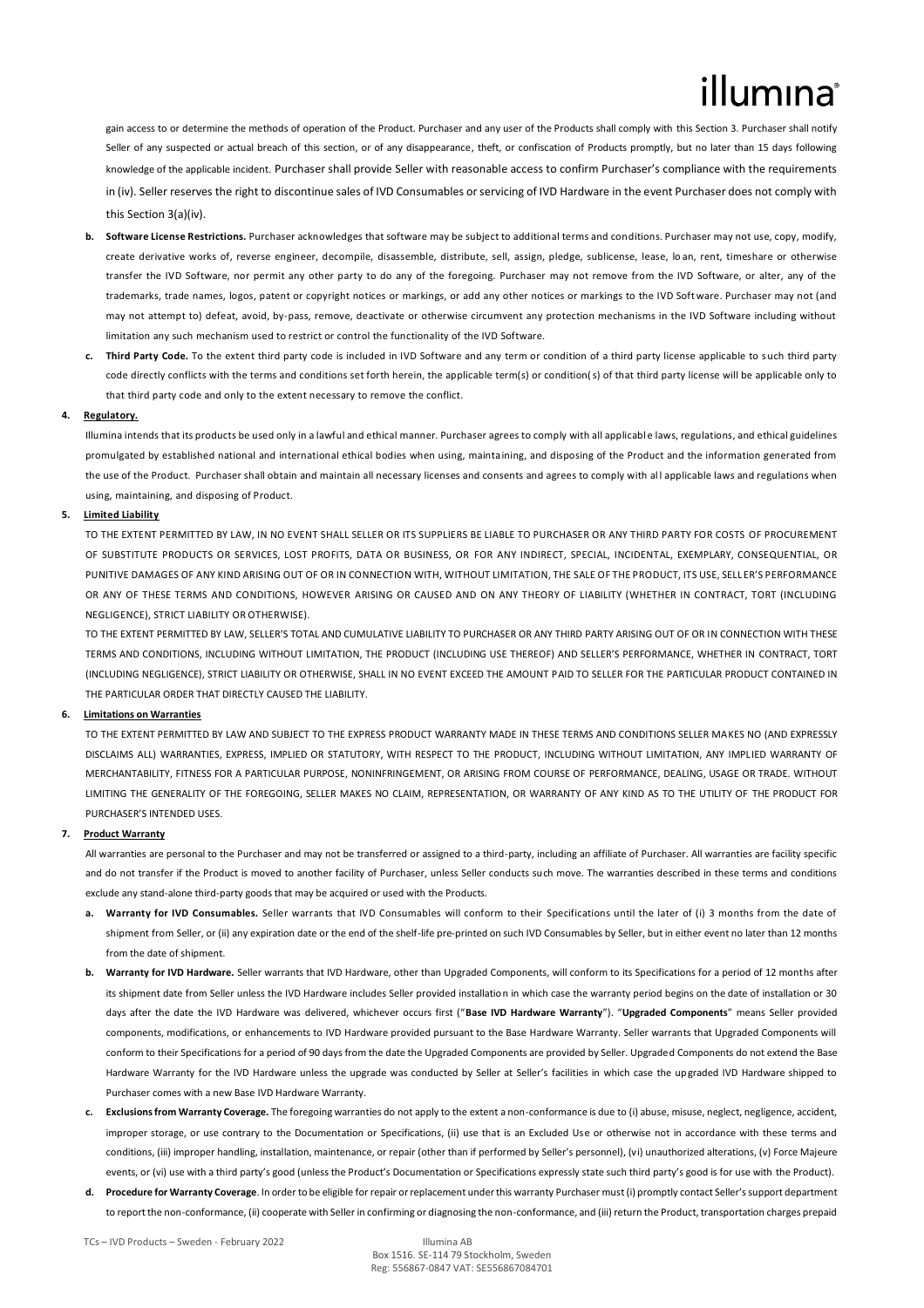# illumına

to Seller following Seller's instructions or, if agreed by Seller and Purchaser, grant Seller's authorized repair personnel access to the Product in order to confirm the non-conformance and make repairs.

**e. Sole Remedy under Warranty.** Seller will, at its option, repair or replace non-conforming Product that is covered by this warranty provided that Seller can reasonably identify and confirm such nonconformance. The warranty period for repaired or replaced IVD Consumables is 90 days from the date of shipment, or the remaining period on the original Consumables warranty, whichever is later. IVD Hardware may be repaired or replaced with functionally equivalent, reconditioned, or new IVD Hardware or components (if only a component of IVD Hardware is non- conforming). If the IVD Hardware is replaced in its entirety, the warranty period for the replacement is 90 days from the date of shipment or the remaining period on the original IVD Hardware warranty, whichever ends later. If only a component is being repaired or replaced, the warranty period for such component is 90 days from the date of shipment or the remaining period on the original IVD Hardware warranty, whichever ends later. The preceding states Purchaser's sole remedy and Seller's sole obligations under the warranty provided.

### **8. Indemnification**

- **a. Indemnification by Seller.** Subject to these terms and conditions, including without limitation, the Exclusions to Seller's Indemnification Obligations (Section 8(b) below), the Conditions to Indemnification Obligations (Section 8(d) below), Seller shall (i) defend, indemnify and hold harmless Purchaser against any third-party claim or action alleging that the (A) Test Specific Products when used for the specific intended use set forth in its Documentation, and (B) the General Purpose Products when used for (x) the specific intended use set forth in its Documentation, or (y) Purchaser's use in accordance with these terms and conditions, and in accordance with the Product's Documentation and Specifications infringes the valid and enforceable intellectual property rights of a third party, and (ii) pay all settlements entered into, and all final judgments and costs (including reasonable legal fees) awarded against Purchaser in connection with such infringement claim. If the Product or any part thereof, becomes, or in Seller's opinion may become, the subject of an infringement claim, Seller shall have the right, at its option, to (A) procure for Purchaser the right to continue using the Product, (B) modify or replace the Product with a substantially equivalent non-infringing substitute, or (C) require the return of the Product and terminate the rights, license, and any other permissions provided to Purchaser with respect to the Product and refund to Purchaser the depreciated value (as shown in Purchaser's official records) of the returned Product at the time of such return; provided that, no refund will be given for used-up or expired IVD Consumables. This Section states the entire liability of Seller for any infringement of third party intellectual property rights.
- **b. Exclusions to Seller Indemnification Obligations.** For the avoidance of doubt, Seller has no obligation to defend, indemnify or hold harmless Purchaser for any infringement claim to the extent such infringement arises from: (i) use of the Product for any Excluded Use, (ii) use of the Product in any manner not in accordance with its Specifications, its Documentation, or the rights expressly granted to Purchaser and restrictions imposed on Purchaser under these terms and conditions. including without limitation, any use of the Product beyond the specific intended use set forth in its Documentation, (iii) use of the Product in combination with any third party products, materials, or services (unless the Product's Documentation or Specifications expressly state that such third party's good is for use with the Product), (iv) use of the Product to perform any assay or other process not supplied by Seller, (iv) Seller's compliance with specifications or instructions for such Product furnished by, or on behalf of, Purchaser, (v) Purchaser's breach of any of these terms and conditions, or (vi) use of stand-alone third party goods that may be acquired or used with the Products (each of (i) – (vi), is referred to as an "**Excluded Claim**").
- **c. Indemnification by Purchaser.** Purchaser shall defend, indemnify and hold harmless Seller, its affiliates, their non-affiliate collaborators and development partners that contributed to the development of the Product, and their respective officers, directors, representatives and employees against any claims, liabilities, damages, fines, penalties, causes of action, and losses of any and every kind (including reasonable legal fees), including without limitation, personal injury or death claims, and infringement of a third party's intellectual property rights, resulting from, relating to, or arising out of any Excluded Claim.
- **d. Conditions to Indemnification Obligations.** The parties' indemnification obligations are conditioned upon the party seeking indemnification (i) promptly notifying the other party in writing of such claim or action, (ii) giving the other party exclusive control and authority over the defense and settlement of such claim or action, (iii) not admitting infringement of any intellectual property right without prior written consent of the other party, (iv) not entering into any settlement or compromise of any such claim or action without the other party's prior written consent, and (v) providing reasonable assistance to the other party in the defense of the claim or action; provided that, the indemnifying party reimburses the indemnified party for its reasonable out-of-pocket expenses incurred in providing such assistance.

# **9. Payment Terms**

Seller will invoice upon shipment. Subject to Seller's credit review of Purchaser (following which Seller shall inform Purchaser of applicable payment terms), payments are due within 30 days of the date of the invoice. All amounts due shall be paid in the currency found on the invoice. If payment is made by wire or other electronic funds transfer, Purchaser is solely responsible for any bank or other fees charged and will reimburse Seller for any such fees. If any payment is not made by the due date Seller may exercise all rights and remedies available by law. Purchaser shall pay for all costs (including reasonable attorneys' fees) incurred by Seller in connection with the collection of late payments. Each purchase order is a separate, independent transaction, and Purchaser has no right of set-off against other purchase orders or other transactions with Seller. Seller will determine payment terms on a per-order basis and may modify credit terms in its discretion. Any amounts not paid when due will accrue interest at the rate of 8% above the reference rate as published by the Swedish Riksbanken.

#### **10. Shipping Terms; Title and Risk of Loss.**

Unless otherwise set forth in writing by Seller or otherwise agreed between the parties, all shipments are made DDP (Incoterms 2020) at the address designated by Purchaser at the time of ordering. In all cases, title (except for IVD Software and third-party software) and risk of loss transfers to Purchaser when Product is made available at such address.

### **11. Taxes**

TCs – IVD Products – Sweden - February 2022 Illumina AB Purchaser agrees that any applicable sales, use, excise, VAT (value added tax), GST (goods and services tax), withholding and other taxes will be calculated based on both the tax rates in effect on the date of shipment and the ship to address for the Product. Any amounts for tax listed on a quotation, if any, are for reference purposes only and are not binding on Seller. All prices and other amounts payable to Seller are exclusive of and are payable without deduction for any taxes, customs duties, tariffs or charges hereafter claimed or imposed by any governmental authority upon the sale of Product, all of which will be paid by Purchaser. In the event Seller is required by law or regulation to pay any such tax, duty, tariff or charge, such amount will be added to the purchase price or subsequently invoiced to the Purchaser. In the event Purchaser

Box 1516. SE-114 79 Stockholm, Sweden Reg: 556867-0847 VAT: SE556867084701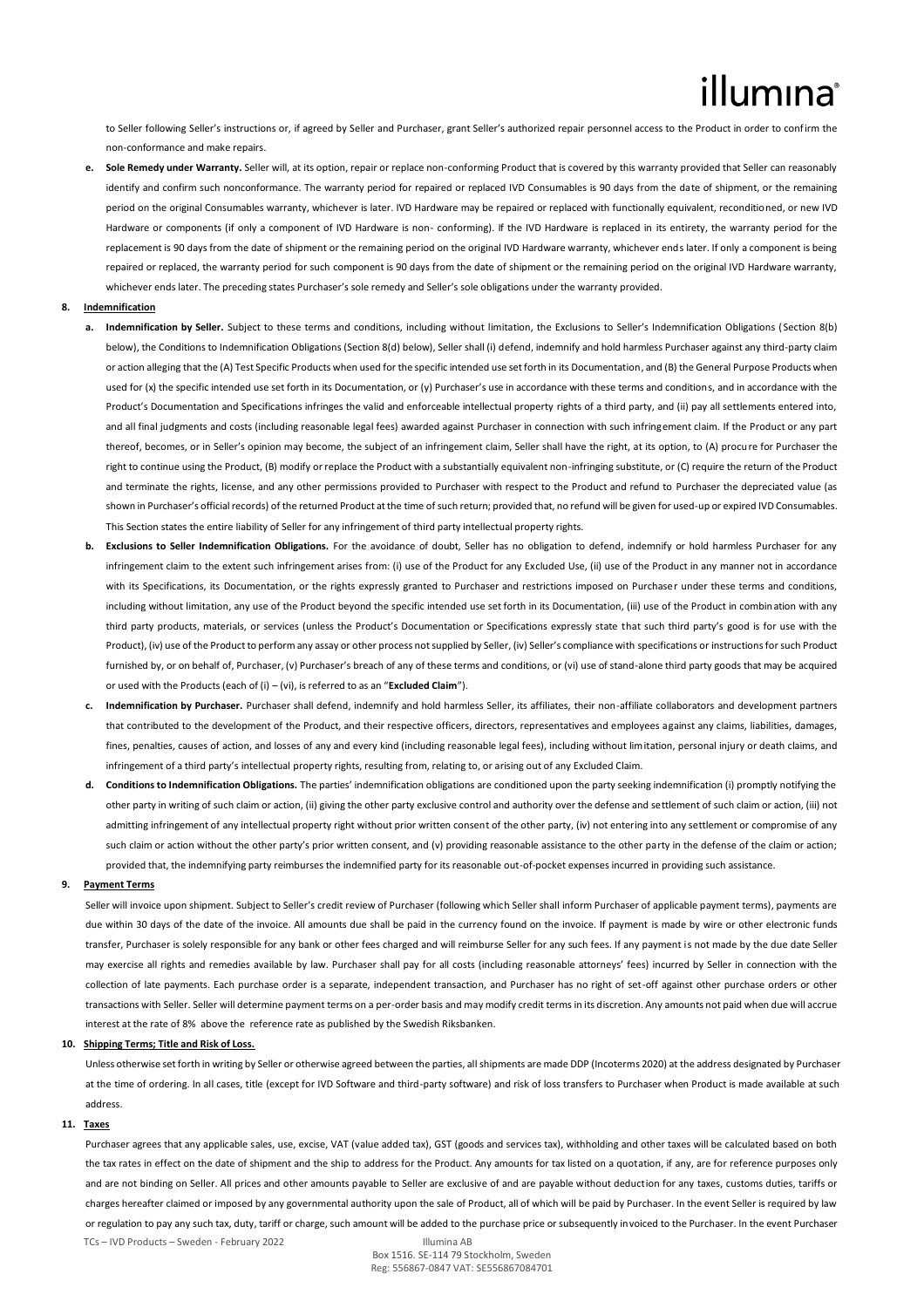# illumına

is required by law or regulation to deduct any such tax, duty, tariff or charge the Purchaser shall gross up any payment to the Seller.

# **12. General**

- **a. Applicability of Terms and Conditions.** These terms and conditions exclusively govern the ordering, purchase, supply, and use of Product, and override any conflicting, amending and/or additional terms contained in any purchase orders, invoices, or similar documents all of which are hereby rejected and are null and void. Seller's failure to obiect to any such terms shall not constitute a waiver by Seller, nor constitute acceptance by Seller of such terms and conditions. Third party products may be subject to additional terms and conditions.
- **b. Order Changes/Cancellations**. Orders for Products may not be changed or cancelled once placed.
- **c. Governing Law**. These terms and conditions, their interpretation, and the performance of the parties shall be governed by the laws of Sweden. Seller and Purchaser agree that the United Nations Convention on Contracts for the International Sale of Goods shall not apply to these terms and conditions, including any terms in the Documentation.
- **d. Arbitration**. Either party may refer any dispute, controversy or claim arising out of or in connection with this contract, or the breach, termination or invalidity thereof, to be finally settled by arbitration in accordance with the Arbitration Rules of the Arbitration Institute of the Stockholm Chamber of Commerce. The arbitral tribunal shall be composed of a sole arbitrator. The place of arbitration shall be Stockholm. The language to be used in the arbitral proceedings shall be English. In all cases of arbitration hereunder each party shall bear its own costs and expenses and an equal share of the arbitrator's and administrator's fees of arbitration; neither party nor an arbitrator may disclose the existence, content, or results of any arbitration without the prior written consent of both parties, unless required by law; the decision of the arbitrator shall be final and binding on the parties, provided that, the arbitrator shall not have the authority to alter any explicit provision of these terms and conditions; judgment on the award may be entered in any court having jurisdiction. This clause shall not preclude the parties from seeking provisional remedies in aid of arbitration from a court of appropriate jurisdiction. Notwithstanding anything herein to the contrary, any claims or causes of action involving infringement, validity, or enforceability of a party's or members of the same group (Sw. koncernföretag) or other affiliate's intellectual property rights are not subject to this arbitration clause.
- Representations and Warranties. Purchaser is not an authorized dealer, representative, reseller, or distributor of any of Seller's, or its affiliates', products or services. Purchaser represents and warrants that it (i) is not purchasing the Product on behalf of a third party, (ii) is not purchasing the Product in order to resell or distribute the Product to a third party, (iii) is not purchasing the Product in order to export the Product from the country in which Seller shipped the Product pursuant to the shipto address designated by Purchaser at the time of ordering ("**Ship-to Country**"), and (iv) will not export the Product out of the Ship-To Country. Purchaser further represents and warrants that the Product shall be used in the usual course of business or practice, or by: (A) a person licensed in a health field in the applicable jurisdiction(s) or (B) a Purchaser's designated agent or employee for lawful research, teaching, or testing purposes.
- **f. Remedies for Breach.** In addition to any remedies specified elsewhere under these terms and conditions, and any remedies available to Seller under law or in equity, in the event Purchaser breaches these terms and conditions, including without limitation Sections 2-4, Seller may do any, all, or any combination of the following: (i) cease performance, including without limitation, cease further shipments of Product, (ii) terminate the rights granted to Purchaser pursuant to Section 2 (Rights to Product Upon Purchase), (iii) terminate any service contracts then in effect for affected Product, or (iv) terminate any remaining product warranty for the affected Product, and (v) require Purchaser to immediately pay any unpaid invoice.
- **g. Facility Requirements and Installation of IVD Hardware**. Purchaser acknowledges that it is responsible for ensuring at Purchaser's sole cost that its facility meets the site requirements for the IVD Hardware. If the purchase of IVD Hardware includes installation it will be completed within 30 days of delivery of all components of the IVD Hardware and the facility meeting such requirements, including Purchaser's reasonable cooperation.
- **h. IVD Hardware Compatibility**. Due to the slower rate of updates to IVD Hardware, Purchaser acknowledges that Seller's research use reagents and consumables may not be compatible with the IVD Hardware and IVD Software. Purchaser agrees to contact Seller's technical support department prior to purchasing any Seller research use reagents and consumables for use with IVD Hardware and IVD Software.
- **i. Service Contracts**. If a Seller extended service contract for IVD Hardware is being provided, then Seller's standard terms and conditions for such service contract shall exclusively govern such extended service contract. Purchaser agrees that all service contracts are both personal to Purchaser and facility specific: services contracts cannot be transferred to a third party and may not be transferred to a new facility if the Hardware is relocated.
- **j. Future Products**. Any future products and/or services ("**Unreleased Products**") are subject to new part numbers, pricing, and specifications and the acquisition of Product hereunder is not in reliance on the availability of any Unreleased Products.
- **k. Seller Affiliates**. Any actions or rights that may be performed or exercised by Seller hereunder may be performed or exercised by Seller itself or by any of its affiliates. By way of non-limiting example, Seller's affiliates may carry out shipment, servicing, invoicing and receipt of payment.
- **l. Force Majeure.** Seller is not responsible for any failure to perform or delay attributable in whole or in part to any cause beyond its reasonable control, including but not limited to acts of God, fire, flood, tornado, earthquake, hurricane, lightning, government actions, actual or threatened acts of war, terrorism, civil disturbance or insurrection, sabotage, labor shortages or disputes, failure or delay in delivery by Seller's suppliers or subcontractors, transportation difficulties, shortage of energy, raw materials or equipment, or Purchaser's fault or negligence. In the event of any such delay the delivery date shall be deferred for a period equal to the time lost by reason of the delay.
- **m. Notices.** Any notice required or permitted shall be in writing and shall be deemed received when (i) delivered personally; (ii) 5 days after having been sent by registered or certified mail, return receipt requested, postage prepaid (or 10 days for international mail); or (iii) 1 day after deposit with a commercial express courier that provides written verification of receipt.
- Seller Information. Seller may maintain and use a database of orders and account information pertaining to Purchaser for purposes of order processing, maintaining records, assisting with future orders of Purchaser, and compliance with applicable laws and regulations. Purchaser may not disclose any financial terms of this transaction to any third party without the prior written consent of the Seller, except as (and only to the extent) required by securities or other applicable law. Purchaser grants to Seller a non-exclusive, fully paid-up, royalty-free, worldwide, irrevocable, perpetual right and license, with the right to sublicense, to use and commercialize